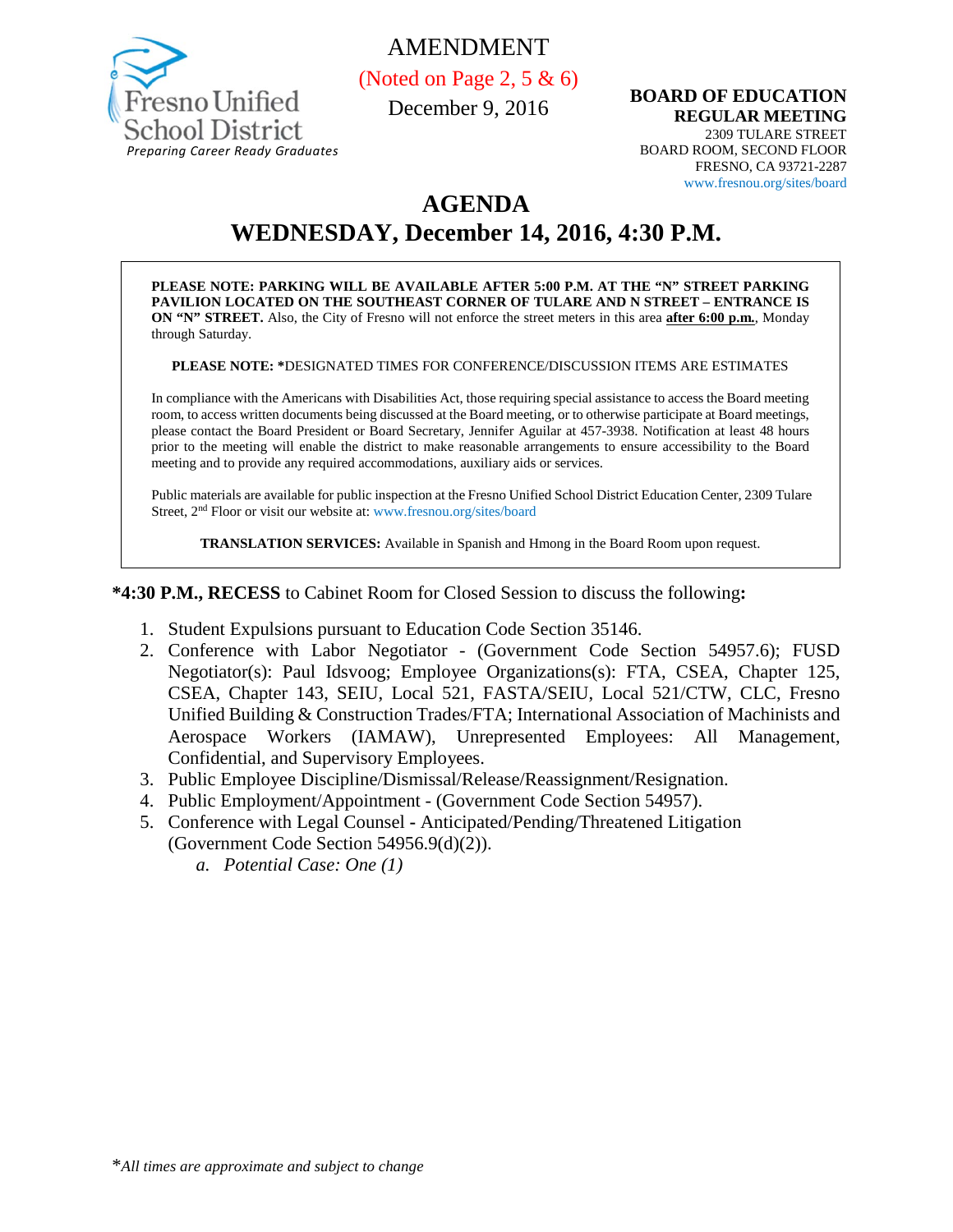#### **5:30 P.M., RECONVENE** and report action taken during Closed Session, if any.

#### **PLEDGE OF ALLEGIANCE**

Maria Gonzalez, a parent that has had a positive impact at Sunset Elementary, will lead the flag salute.

#### **APPROVE Minutes**

Included in the Board binders are the draft minutes for the November 9, 2016 Regular Board meeting. The Superintendent recommends approval. Contact person: Michael E. Hanson, telephone 457-3884.

#### **ADOPT Resolution in the Matter of Unopposed Nomination of Governing Board Elections; No Election; Seating at Annual Organizational Meeting**

Pursuant to Education Code sections 5326 and 5328, if only one person is nominated for an elected office and therefore, a district election is not held, the person nominated shall be seated at the organizational meeting of the board as if elected at a district election.

#### **ADOPT Resolution in the Matter of Declaring Certification of the November 8, 2016, Election**

Included in the Board binders is a resolution in the Matter of Declaring Certification of the November 8, 2016, election. Adoption of this resolution officially declares certification of the November 8 election resulting in three members being elected/re-elected to the Fresno Unified School Board of Education for a four-year term (2017-2020). The Superintendent recommends adoption. Contact person: Michael E. Hanson, telephone 457-3884.

#### **ADMINISTER the Oath of Office to Re-Elected and Newly-Elected Board of Education Members Claudia Cazares, Elizabeth Rosas Jonasson, and Carol Mills.**

Board Members will take the ceremonial Oath of Office for the position of Trustee, Board of Education, by order of Trustee Area:

#### **TRUSTEE AREA 2**

• Fresno Unified Trustee Luis Chavez, will administer the Oath of Office to Elizabeth Rosas Jonasson, newly-elected Board Member to Trustee Area 2. Member Rosas Jonasson will serve a four-year term (2017-2020).

#### **TRUSTEE AREA 5**

• Supervisor-Elect Sal Quintero, will administer the Oath of Office to Carol Mills, re-elected Board Member to Trustee Area 5. Member Mills will serve a four-year term (2017-2020).

## **TRUSTEE AREA 6**

• Jesus Cazares, will administer the Oath of Office to Claudia Cazares, newly-elected Board Member to Trustee Area 6. Member Cazares will serve a four-year term (2017-2020).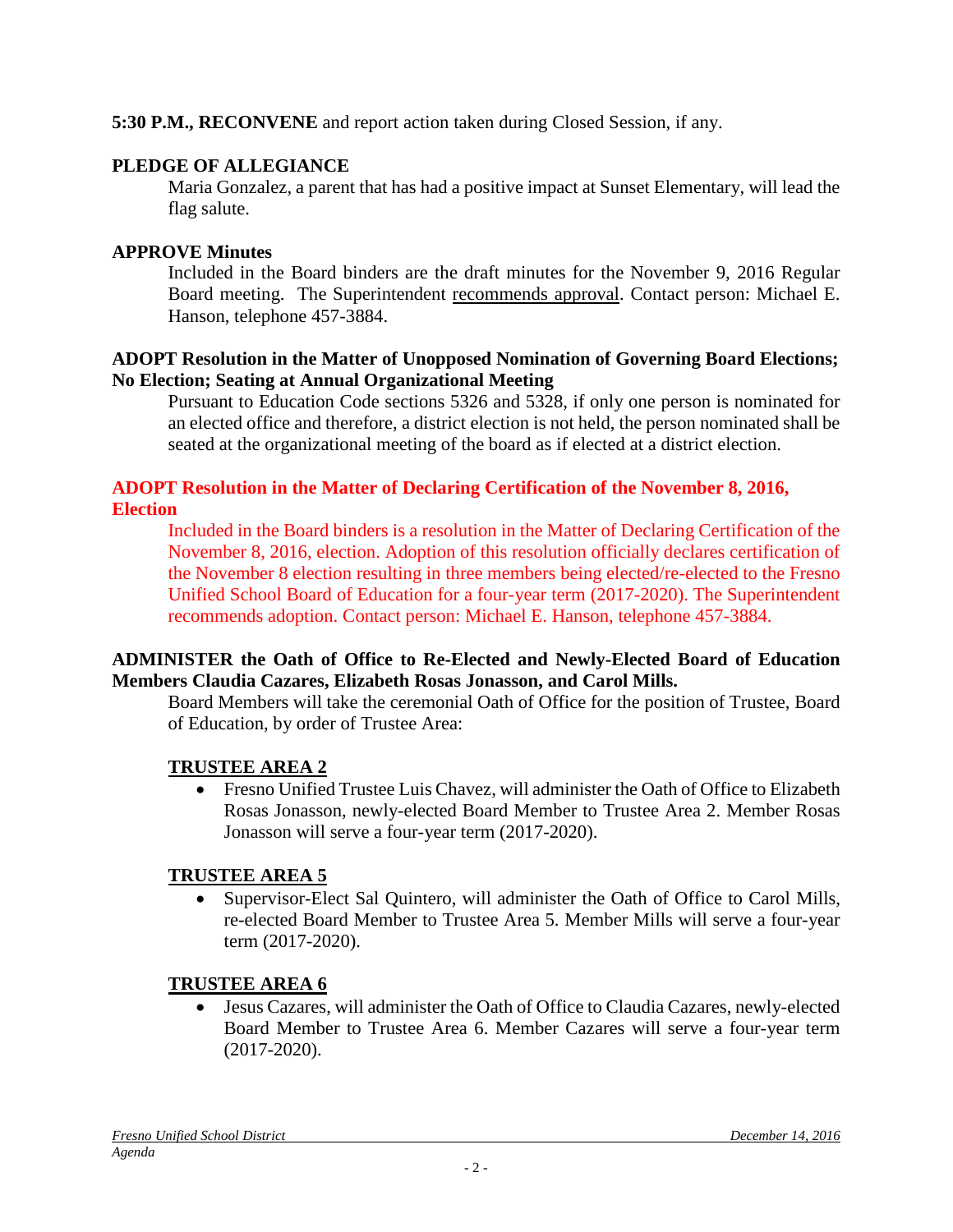#### **RECESS for Brief Reception Honoring Re-elected and Newly-elected Board of Education Members.**

## **HEAR Reports from Student Board Representatives**

An opportunity is provided to hear comments/reports from Student Board Representatives from Design Science High School. Contact person: Kim Mecum, telephone 457-3731.

## **HEAR Report from Superintendent**

## **ORGANIZATION of the Board of Education**

It is recommended that Superintendent Hanson preside at the organizational meeting and accept nominations for the position of President of the Board of Education. After the President is elected, it is recommended that the President preside and accept nominations for the Clerk of the Board of Education. The new Board President will preside over the Board meeting.

ALL CONSENT AGENDA items are considered to be routine by the Board of Education and will be enacted by one motion. There will be no separate discussion of items unless a Board member or member of the community so requests, in which event, the item(s) will be considered following approval of the Consent Agenda.

## **A. CONSENT AGENDA**

## **A-1, APPROVE Personnel List**

Included in the Board binders is the Personnel List, Appendix A, as submitted. The Superintendent recommends approval. Contact person: Paul Idsvoog, telephone 457-3548.

## **A-2, ADOPT Findings of Fact and Recommendations of District Administrative Board**

The Board of Education received and considered the Findings of Fact and Recommendations of District Administrative Panels resulting from hearings on expulsion and readmittance cases conducted during the period since the November 16, 2016, Regular Board Meeting. The Superintendent recommends adoption. Contact person: Kim Mecum, telephone 457-3731.

## **A-3, ADOPT Plan for College Readiness Block Grant from the California Department of Education**

At the November 16, 2016 Board of Education meeting the district presented and discussed the College Readiness Block Grant (CRBG). The CRBG provides California's high school unduplicated pupils additional supports to increase the number who enroll at institutions of higher education and complete an undergraduate degree within four years. The adoption of the CRBG funding plan will increase or improve services for unduplicated pupils to ensure college readiness that aligns with the Local Control and Accountability Plan. The Superintendent recommends adoption. Fiscal impact: Preliminary \$2,347,604 State allocation. Contact person: Ruth F. Quinto, telephone 457-6226.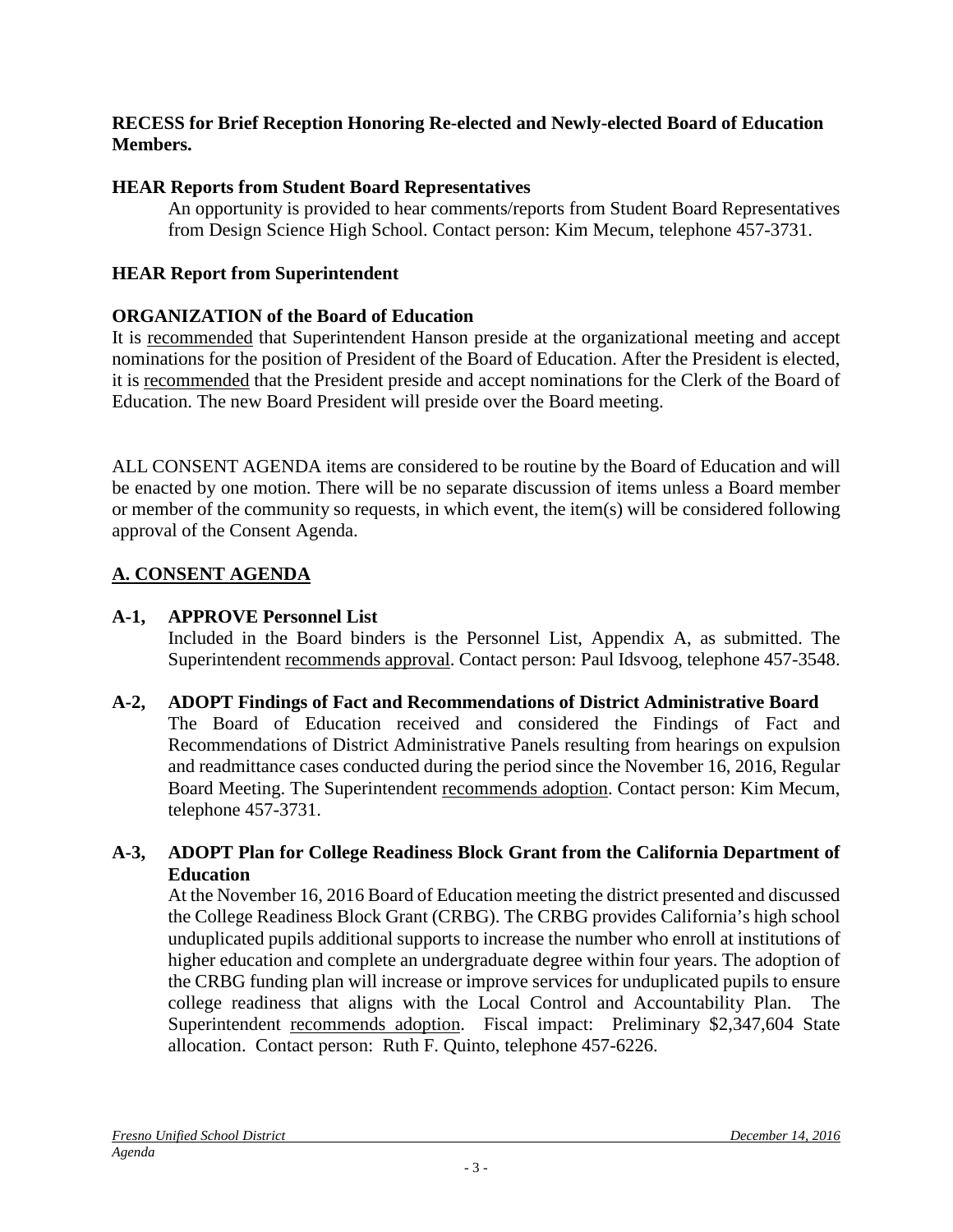#### **A. CONSENT AGENDA** *- continued*

- **A-4, ADOPT Variable Term Waiver for Career Technical Education Credential Holders** Waiver request for Career Technical Education Credential holders for English Learner Authorization until CTE program is completed. The Superintendent recommends adoption. Fiscal impact: There is no fiscal impact to the district. Contact person: Paul Idsvoog, telephone 457-3548.
- **A-5, APPROVE Renewal Agreement with Barney & Barney for Affordable Care Act (Employer Mandate) Services**

Included in the Board binders is a renewal agreement with Barney & Barney to provide Affordable Care Act (Employer Mandate) support services to Fresno Unified School District. This agreement is for a one-year period and will not exceed \$6,000 annually. The Superintendent recommends approval. Fiscal impact: The estimated annual cost is \$6,000. Funds are available in the Risk Management Internal Service Fund. Contact person: Ruth F. Quinto, telephone 457-6226.

- **A-6, APPROVE Renewal Agreement with Delta Health Systems for Tele-Health Services** Included in the Board binders is a renewal agreement with Delta Health Systems for the tele-health services program. The tele-health services program provides district health plan members with access to same day consultations with licensed physician 24 hours a day 365 days a year. The access is facilitated via use of telephonic or video conferences where available. The agreement is effective January 1, 2017 through December 31, 2017. The Superintendent recommends approval. Fiscal impact: The estimated annual cost is \$176,000. Funds are available Health Internal Service Fund. Contact person: Ruth F. Quinto, telephone 457-6226.
- **A-7, APPROVE Renewal Agreement with Envision Insurance Company for Retiree Prescription Services (Envision Rx Plus)**

Included in the Board binders is a renewal agreement with Envision Insurance Company to provide Medicare eligible retiree prescription benefit services. The renewal period is one year commencing January 1, 2017, and will allow uninterrupted prescription benefit services for Medicare eligible retirees. The Superintendent recommends approval. Fiscal impact: Sufficient funds are available in the district's Health Internal Service Fund. Contact person: Ruth F. Quinto, telephone 457-6226.

**A-8, APPROVE Award of Request for Proposal 16-20, Workers' Compensation/Risk Management Claims Software**

Included in the Board binders is information on Request for Proposal (RFP) 16-20 to select a qualified Workers' Compensation Software vendor for the Benefits and Risk Management Department. Based on an extensive review, staff recommends award to the best value respondent:

Origami Risk (Aliso Viejo, California) \$315,160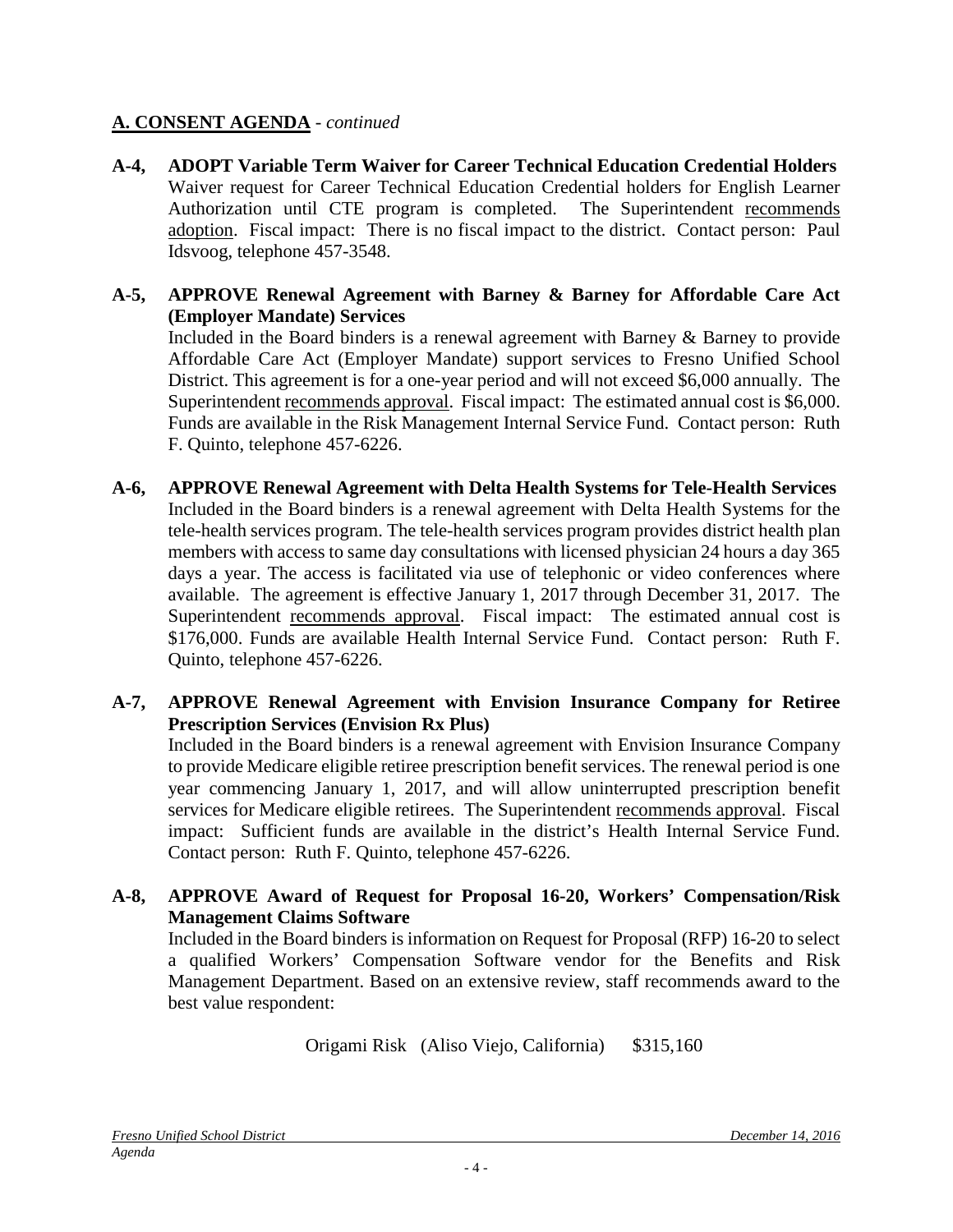## **A. CONSENT AGENDA** *- continued*

The Superintendent recommends approval. Fiscal impact: Sufficient funds are available in the Workers' Compensation and Risk Management Internal Services Funds. Contact person: Ruth F. Quinto, telephone 457-6226.

## **A-9, APPROVE Reappointment to Citizens' Bond Oversight Committee**

Board Member Johnson is recommending the reappointment of Patricia Pointer to the Citizens' Bond Oversight Committee. She has served two terms and is eligible for a third term. The Citizens' Bond Oversight Committee was established by the Board *"to inform the public concerning the expenditure of bond proceeds approved by the voters,"* and *"to ensure that bond proceeds are expended only for the purposes set forth in the ballot measures"* (Committee Bylaws)*.* The Superintendent recommends approval. Fiscal impact: There is no fiscal impact to the district. Contact person: Karin Temple, telephone 457-314.

## **A-10, APPROVE Award of Bid 17-09 Sections A-D, Playground Equipment Installation at Four Elementary Schools**

Included in the Board binders is information on Bid 17-09 Sections A-D, for installation of district-purchased playground equipment at Calwa, Centennial, Ewing and Wilson elementary schools. Existing playground equipment at the four campuses is 15-20 years old. Frequent repairs are required and replacement parts are difficult to obtain.

Staff recommends award to the lowest responsive, responsible bidder:

Sections A-D JT2 Inc. dba Todd Companies (Visalia, CA) \$130,375

The Superintendent recommends approval. Fiscal impact: \$130,375 is available in the Measure Q Fund. Contact person: Karin Temple, telephone 457-314.

## **A-11, DENY Claim #16-1031-0372**

Included in the Board binders is a Claim for Damages by a Minor, case #16-1031-0372. The Superintendent recommends that the Claim be denied and the matter referred to the district's Director of Benefits and Risk Management for further handling. The Superintendent recommends denial. Fiscal impact: There is no fiscal impact to the district at this time. Contact person: Ruth F. Quinto, telephone 457-6226.

#### **A-12, RATIFY Grant Application to the California Commission for Teacher Credentialing** The Teacher Development Department seeks ratification of a grant proposal submitted to the California Commission for Teacher Credentialing – California Classified School Employee Teacher Credentialing Program. The grant will fund the Fresno Unified "Grow2Teach" program which will identify and recruit qualifying Fresno Unified classified staff to participate in a program designed to support their completion of an undergraduate degree and a Commission-approved teacher preparation program so that they can become qualified to provide instructional service as credentialed Multiple Subject, Special Education and/or Single Subject teachers with Fresno Unified. If awarded, the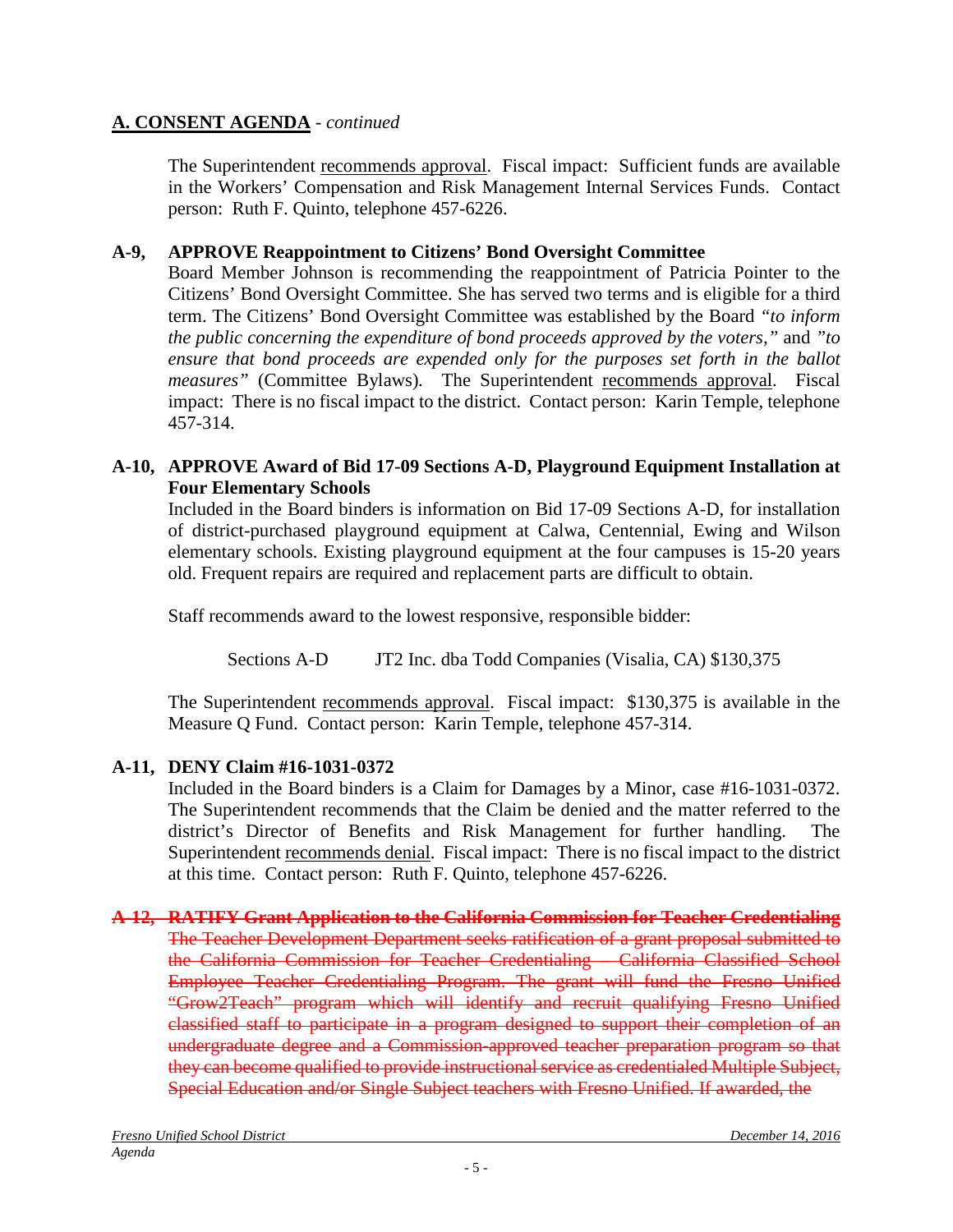#### **A. CONSENT AGENDA** *- continued*

program will augment, expand and embed into the district's existing "Aspiring Teacher/Teacher Development Pipeline" programs. The Superintendent recommends ratification. Fiscal impact: Potential grant award of \$600,000 per year for five years for a total of up to \$3,000,000. Contact person: Ruth F. Quinto, telephone 457-6226.

#### **A-13, RATIFY Change Order for the Project Listed Below**

Included in the Board binders is information on a Change Order for the following project:

Bid 16-30C, Installation of Exterior Lighting at Various Sites Change Order 1 (Tehipite Middle School): \$1,980

The Superintendent recommends ratification. Fiscal impact: \$1,980 is available in the General Fund. Contact person: Karin Temple, telephone 457-3134.

#### **END OF CONSENT AGENDA (ROLL CALL VOTE)**

## **UNSCHEDULED ORAL COMMUNICATIONS**

Individuals who wish to address the Board on topics within the Board's subject matter jurisdiction, but **not** listed on this agenda may do so at this time. While all-time limitations are at the discretion of the Board President, generally members of the public will be limited to a maximum of three (3) minutes per speaker for a total of thirty (30) minutes of public comment as designated on this agenda. Any individual who has not had an opportunity to address the Board during this initial thirty (30) minute period may do so at the end of the meeting after the Board has addressed all remaining items on this agenda. Individuals with questions on school district issues may submit them in writing. The Board will automatically refer to the Superintendent any formal requests that are brought before them at this time. The appropriate staff member will furnish answers to questions. Please note, that if you wish to address the Board on an agenda item, you should do so when that specific item is called.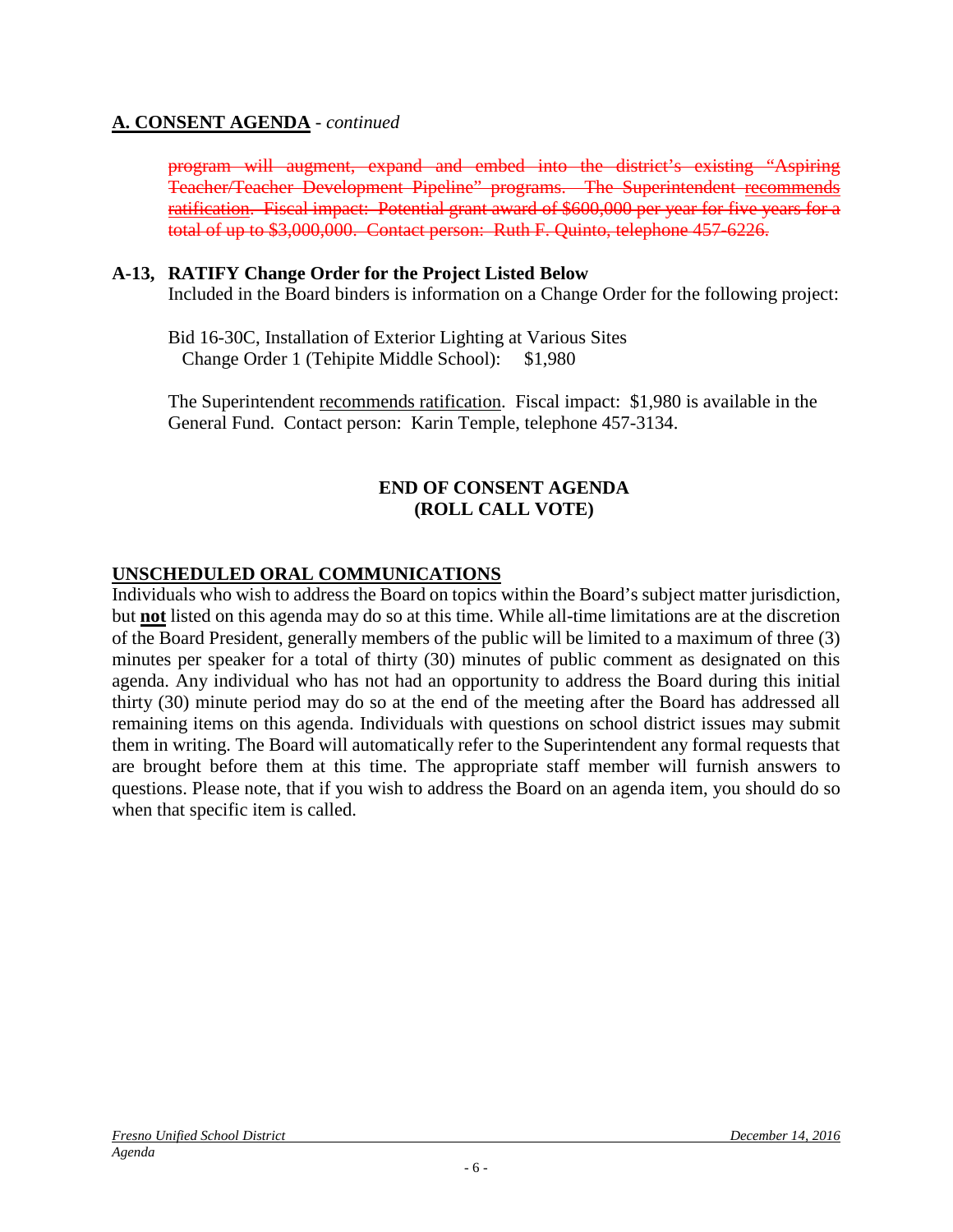#### **B. CONFERENCE/DISCUSSION AGENDA**

#### **6:30 P.M.**

#### **B-14, DISCUSS and APPROVE the 2015/16 Audited Financial Statements Prepared by Crowe Horwath, LLP**

Included in the Board binders is the Annual Financial Audit Report as prepared by our external auditors, Crowe Horwath, LLP. The audit report has been completed for submission to the State Department of Education. Each year the district is required to have its financial statements audited by an independent accounting firm. We are pleased to report that Fresno Unified School District has received an "Unmodified Opinion" for the 2015/16 Audit, which is the best opinion that can be issued. The Superintendent recommends approval. Fiscal impact: There is no fiscal impact to the district. Contact person: Ruth F. Quinto, telephone 457-6226.

#### **6:40 P.M.**

#### **B-15, DISCUSS and APPROVE the 2016/17 First Interim Financial Report with a Positive Certification**

California school districts are required to approve interim financial reports twice each fiscal year. Fresno Unified School District's 2016/17 First Interim Financial Report is presented for approval and reflects a positive certification of the district's financial condition. The report is based on the October 31, 2016 year-to-date revenue and expenditures as required by state law. The Superintendent recommends approval of the First Interim Financial Report for submission to the County Superintendent of Schools. Fiscal impact: A positive certification reflects that the district has the required reserve for economic uncertainties (2%) and has a positive cash balance for the current year and two subsequent years. In addition, the support material reflects a multi-year projected budget for Unrestricted General Fund and utilizes the state assumptions developed by the California County Superintendents Educational Services Association. Contact person: Ruth F. Quinto, telephone 457-6226.

#### **7:00 P.M.**

## **B-16, DISCUSS and APPROVE 2015/16 Measure Q Annual Report**

Included in the Board binders and recommended for approval is the 2015/16 Measure Q Annual Report. The Annual Report, which is a requirement of the Citizens' Bond Oversight Committee, includes a statement of compliance with State Proposition 39, bond project activity, and bond financial update. The Citizens' Bond Oversight Committee was established by the Board *"to inform the public concerning the expenditure of bond proceeds approved by the voters,"* and *"to ensure that bond proceeds are expended only for the purposes set forth in the ballot measures."* (Committee Bylaws). The Superintendent recommends approval. Fiscal impact: Approving the Annual Report results in no financial impact to the district. Contact person: Karin Temple, telephone 457-3134.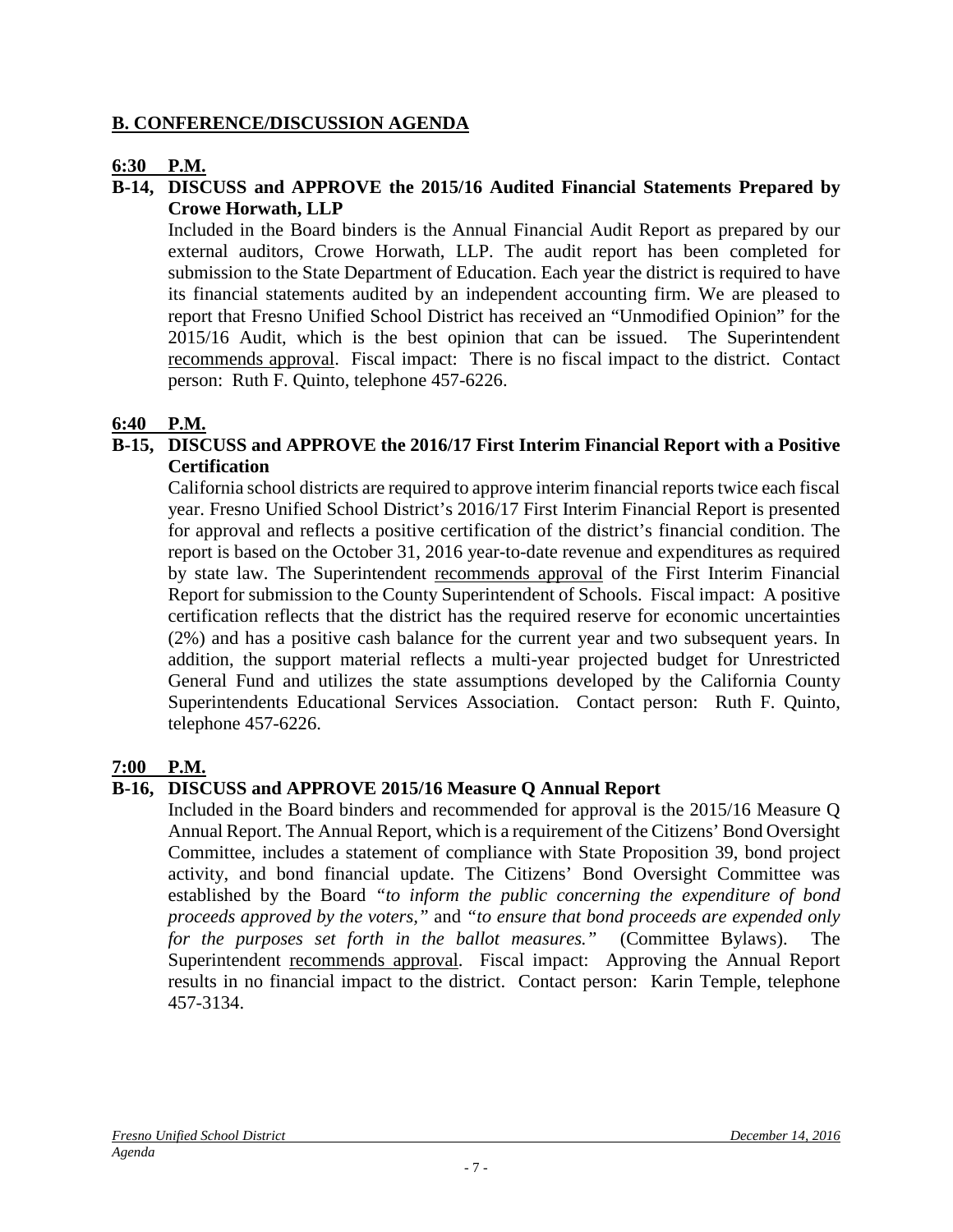## **B. CONFERENCE/DISCUSSION AGENDA** – *continued*

## **7:15 P.M.**

## **B-17, DISCUSS and APPROVE Proposed Revisions for Board Bylaws (BB) 9140, 9222, 9223, 9270 and Exhibits (E) 9223 and 9270**

Included in the Board binders are proposed revisions to the following four Board Bylaws (BB) and two Exhibits (E) which meet the legal mandates recommended by the California School Boards Association (CSBA):

- BB 9140 Board Representatives: Revision recognizes that participation of Board members on district or community committees supports the Board's community leadership role.
- BB 9222 Resignation: Update clarifies the effective date of a resignation of a member of the board, the need for the board to fill the vacancy by ordering an election or making a provisional appointment as appropriate, and the need for the resigning member to file a revised Statement of Economic Interest/Form 700.
- BB 9223 Filling Vacancies: Update reflects current law which allows governing boards to approve a board member's out-of-state absence for illness or urgent necessity for an unlimited duration.
- E 9223 Filling Vacancies: CSBA recommends deletion of this Exhibit as language is included in Board Bylaw 9223's proposed revisions.
- BB 9270 Conflict of Interest: Bylaw reorganizes and updates to reflect requirement to submit the conflict of interest code to the code reviewing body by the deadline established by the code reviewing body and clarifies language.
- E 9270 Conflict of Interest: Exhibit updates legal citations.

These revisions meet the legal mandates recommended by the California School Boards Association (CSBA). The Superintendent recommends approval. Fiscal impact: There is no fiscal impact to the district. Contact person: Teresa Plascencia. Telephone 457-3736.

## **C. RECEIVE INFORMATION & REPORTS**

## **C-18, RECEIVE 2015/16 School Facility Fee Public Information Report**

Included in the Board binders is the 2015/16 School Facility Fee (also referred to as Developer Fee) Public Information Report. School districts are authorized to levy fees on residential and commercial/industrial development for the purpose of mitigating impacts on school facilities as a result of the development. Fresno Unified utilizes school facility fee revenue to support projects including providing student housing through relocatable classrooms. Fiscal impact: There is no fiscal impact to the district. Contact person: Karin Temple, telephone 457-3134.